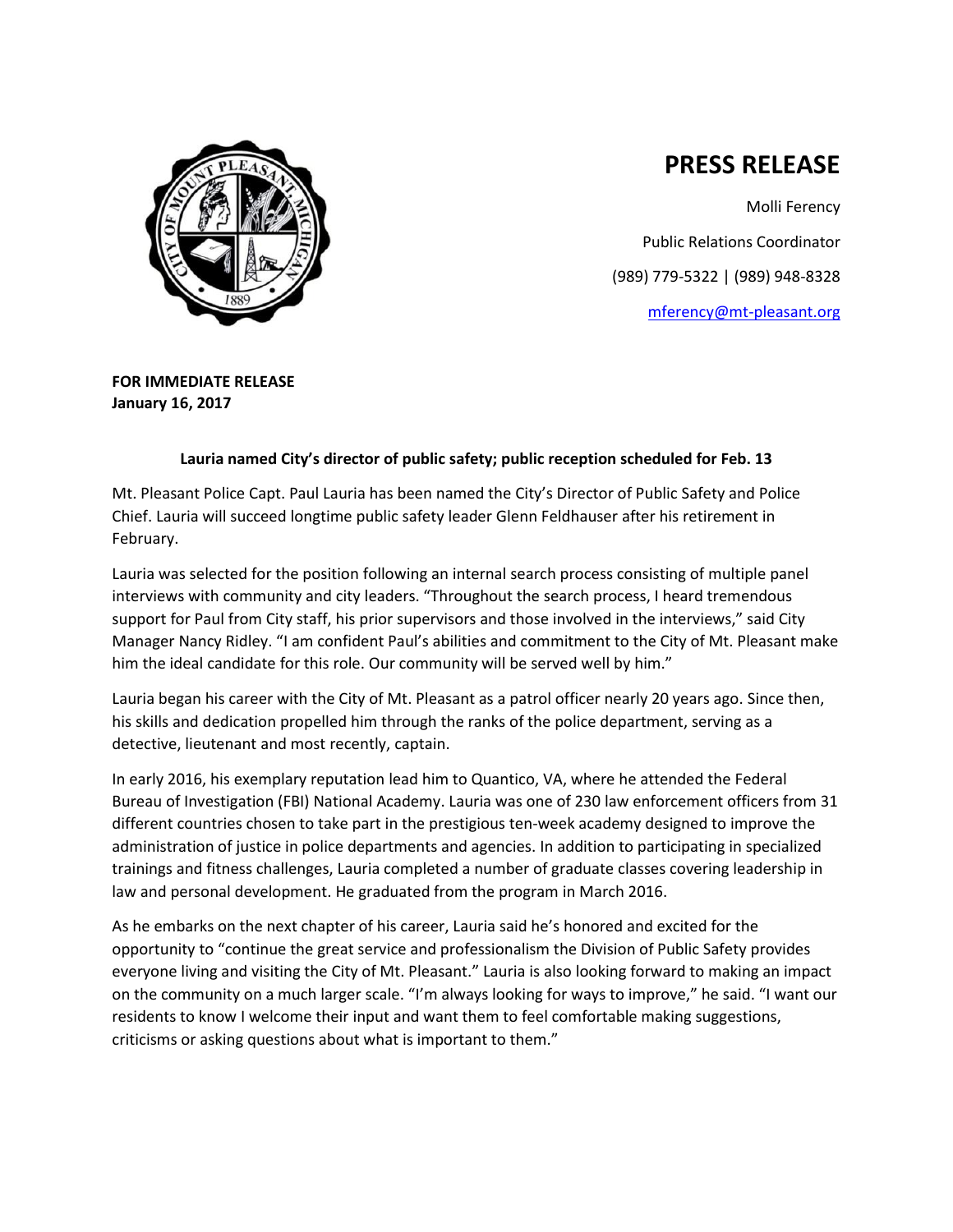Lauria praises his family, friends, coworkers and colleagues for their support and guidance throughout his career. "This has been a goal of mine since I began working in law enforcement," he said. "I am very thankful to all of the people who've had a role in making this achievement possible."

The community is invited to attend a public reception for Lauria at City Hall on Monday, Feb. 13 from 3 to 6:30 p.m. After the reception, the City Commission will hold their regularly scheduled meeting at 7 p.m.

###